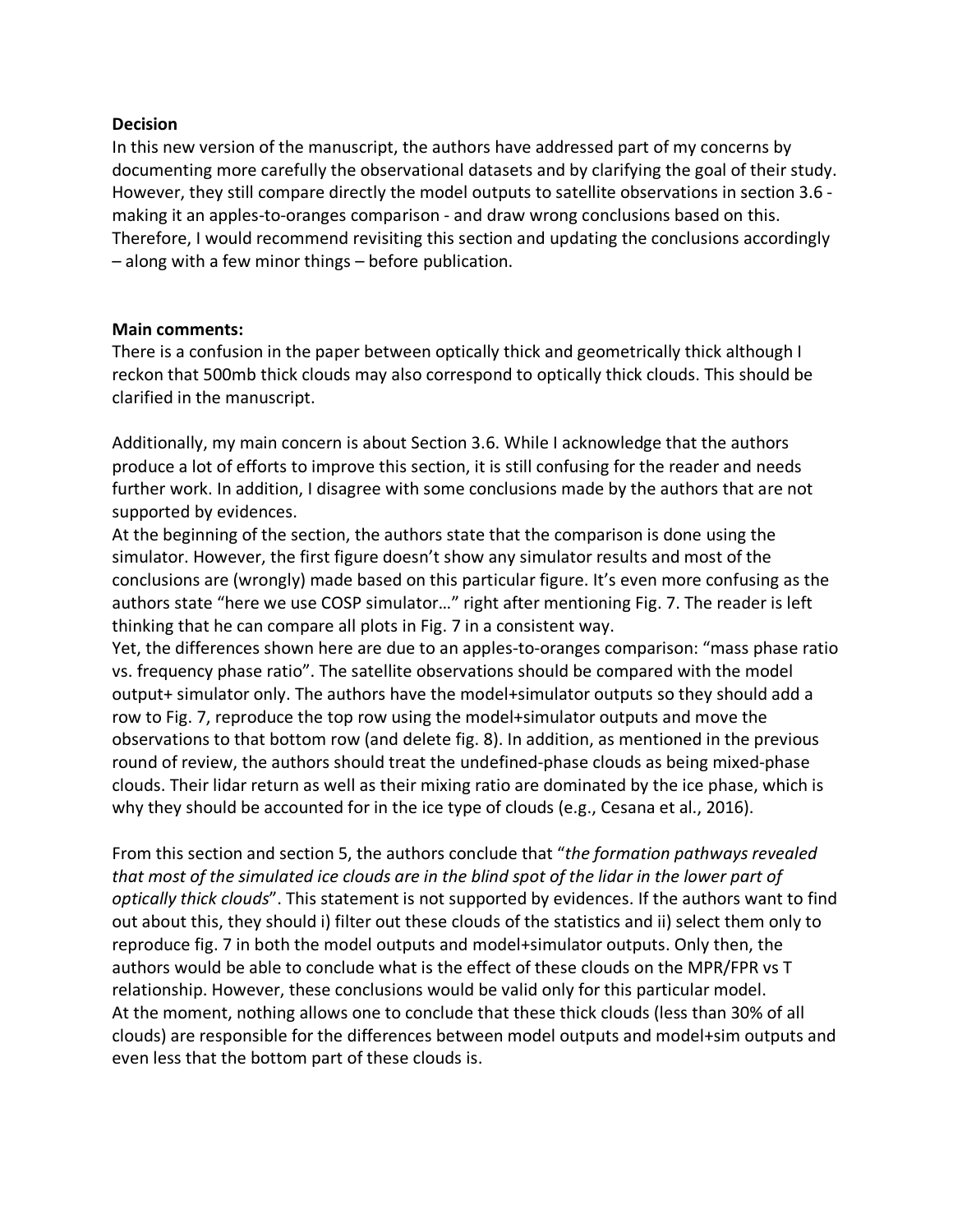To further show that these clouds probably do not affect much the FPR-T relationship I provide below a brief analysis using the observation. CALIPSO-GOCCP now offer new information about the opacity of the column. It is possible to discriminate lidar shots that reach the ground from those completely attenuated (Guzman et al., 2017), the latter being less frequent than the former. After computing the ratio of thin cloud to thin+opaque clouds, I reproduced Fig. 8 for all clouds (black-dash line) thin-cloud dominated gridboxes (ratio>0.5, magenta dash-line) and opaque-cloud dominated gridboxes (ratio<0.5, green-dash line). Undefined-phase clouds are threated as ice clouds (as mentioned earlier). This highlights the very small impact of *optically thick* clouds on the FPR-T relationship.



*Figure 1: Reproduced Fig. 8 with CALIPSO-GOCCP FPR for all (black-dash), thin-dominated (magenta-dash) and opaque-dominated (green-dash) clouds. Note that the solid black line is different from the black-dash line because the undefined-phase clouds are treated as ice clouds: FPR is the ratio between ice+undefined-phase clouds to ice+undefined-phase + liquid clouds. This plot was created using 2x2˚ monthly CALIPSO-GOCCP observations version 3.1.2, nighttime only, for the period 2007-2016 (Map\_OPAQ and 3D-CloudFraction\_Temp files).*

## **Minor comments:**

P1 L17: The authors do not demonstrate this in their study, they just show that the mixing phase ratio is substantially different from the frequency phase ratio in their model, and that roughly 30% of the clouds are "geometrically" thick clouds in their model. This doesn't mean that the differences MPR/FPR are due to the bottom of the geometrically thick clouds (called optically in the abstract).

P2 L3: Community  $\rightarrow$  Cloud